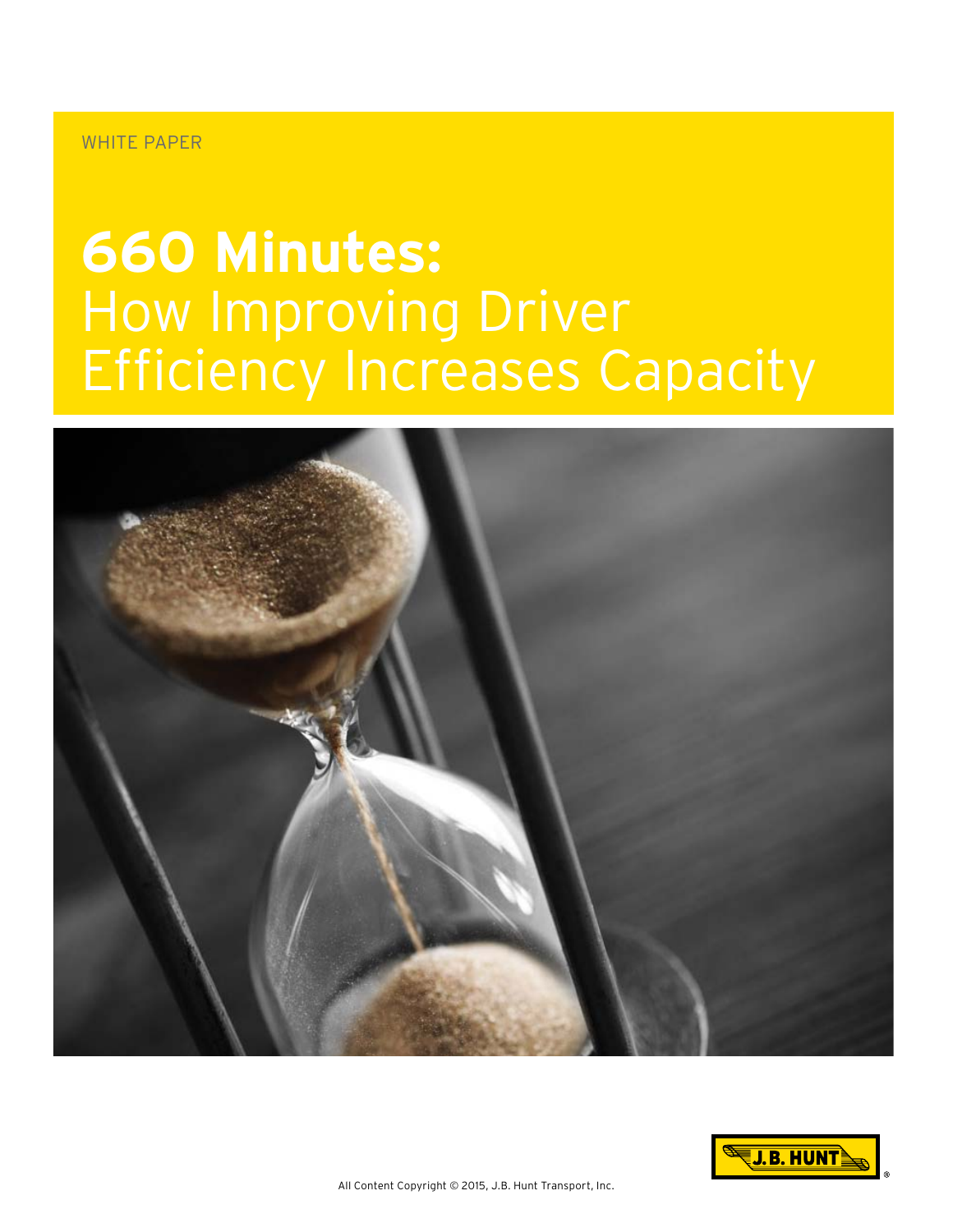With the recent suspension of some Hours of Service regulations and much discussion surrounding future changes, it is important to attain a thorough comprehension of the legal driving limits for commercial motor vehicles (CMVs). Perhaps most significantly, it is necessary to understand both the limitations and requirements of the 660 minutes — or the 11 Hour Driving Limit. This component of the Hours of Service regulation is key to increased driver utilization and optimization.

This paper will provide perspective on attaining the greatest value from these 660 minutes. Included below is a real-world example of a driver's day, included to broaden understanding of these often misunderstood regulations. Another portion of this paper will identify ways to make improvements on industry inefficiencies and become a "shipper of choice." Finally, there will be a short analysis of upcoming regulations, identifying stressing forces on driver utilization and capacity coming between 2015 and 2018.

If you would like more information regarding Hours of Service, please review these related documents:

- **> [What are the Hours of Service?](http://blog.jbhunt.com/wp-content/themes/files/pdf/Hours_of_Service.pdf)**
- **> [Recent changes to Hours of Service](http://blog.jbhunt.com/wp-content/themes/files/pdf/Hours_of_Service_Changes.pdf)**

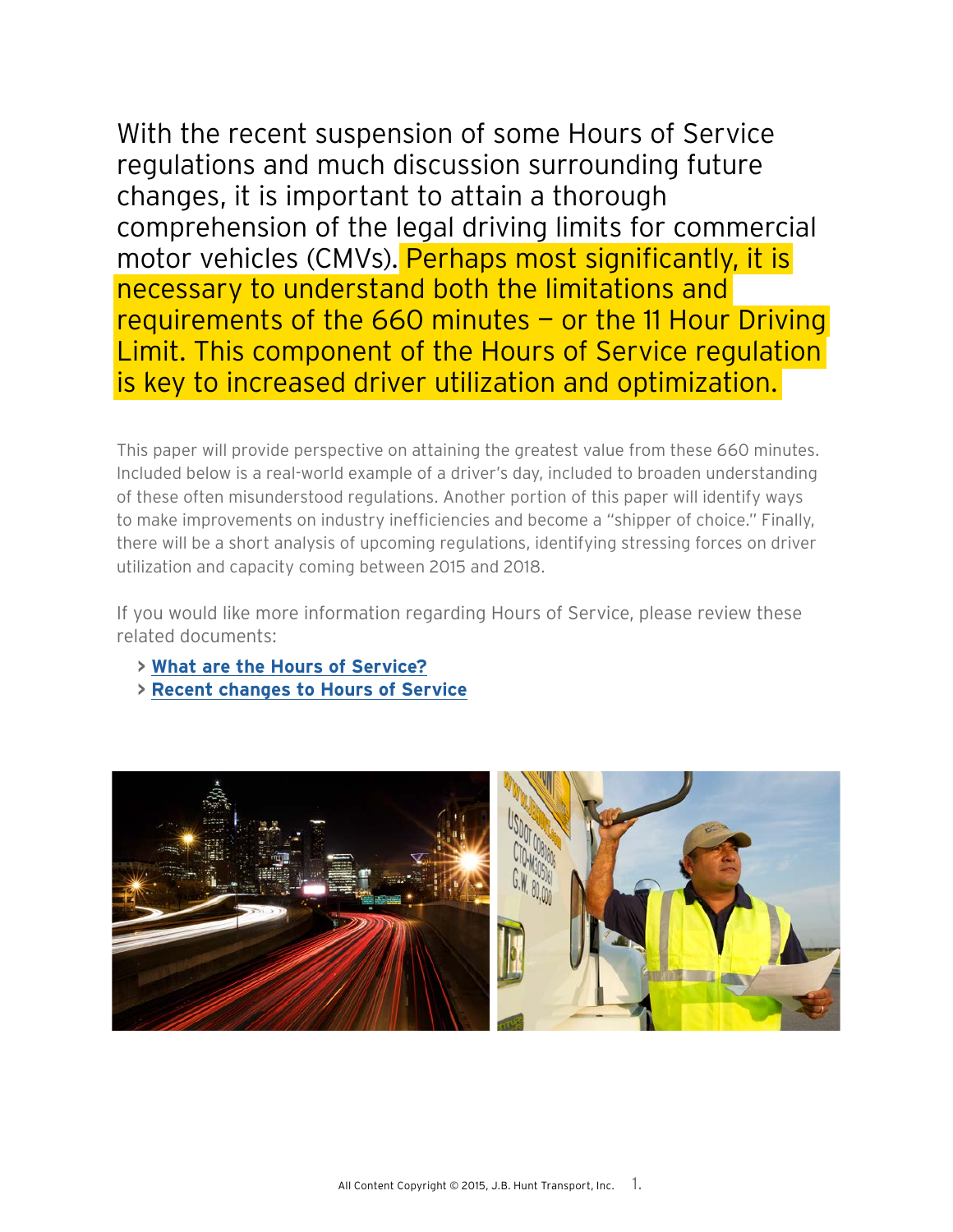# **The Hourglass vs. the Stopwatch**

In many ways, capacity shortage and driver inefficiency are a result of misinformation surrounding Hours of Service. Think of a driver's time as that of an hourglass, a perishable commodity which is continually diminishing. Whereas in the past a driver could, much like a stopwatch, start or stop his or her clock depending on the activity, a driver today cannot log time waiting at a shipper location or making a delivery as "off duty." Once a driver begins his or her safety check at the start of the workday, the clock is running down without pause.

According to Hours of Service, a driver's "on duty" time totals 840 minutes, or 14 hours, with a DOT-required 30 minute break.<sup>1</sup> Of the 810 remaining minutes, 660 minutes can be spent driving. That leaves just 150 minutes for all other activities, including pickup, delivery, safety inspections and shutdown. It is not uncommon for live loading and unloading alone to require more than 150 minutes. Any time spent beyond the 150 minutes performing these activities cuts into driving time, generating inefficiency.

# Minutes of activity in a 14-Hour Duty Day<sup>1</sup>

- **660 minutes** of driving per day maximum
- **30 minutes** mandatory break
- **150 minutes** on duty, not driving



## **Real-World Application: Doing the Math2**

A recent study by BB&T spanning more than a year and measuring a fleet of over 5,000 trucks found that, since the July changes to Hours of Service, an average 390 minutes  $(6.5$  hours) of the 660 minutes of available driving time are spent behind the wheel.<sup>2</sup> This signals a 48 minute (0.8 hour) drop in actual driving time since the July, 2013 Hours of Service change. Other time-consuming activities cited in the study included empty drive time, appointment inflexibility and time spent at the shipper or receiver location.<sup>2</sup> A loss of minutes, even hours when multiplied over many loads, can create a severe impact on capacity.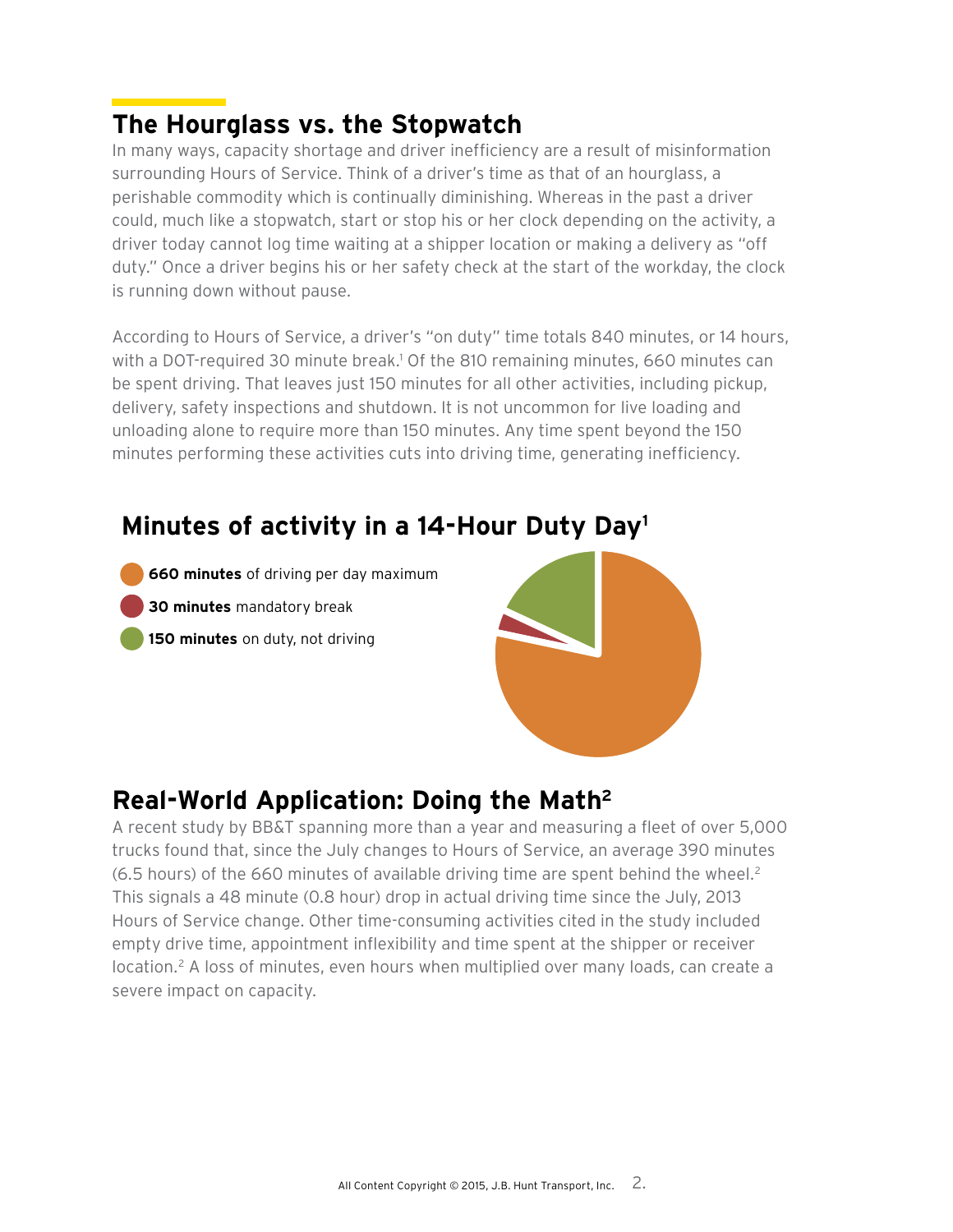# A Driver's 14-Hour Day (840 Minutes)<sup>2</sup>



These time-consuming activities can provide further insight into the inefficiency outlined by BB&T. Represented below is a reasonably "good day" for a driver. He drives **Drive** for a total of 406 miles, or 535 minutes, which is well above the average 390 minutes Duration (Minutes) 15 **45** 90 60 **75** 90 **85** 30 **270** 60 presented by BB&T. He spends only 30 minutes to fuel up, grab lunch and take his break. In reality, when drivers are required to stop moving, a "30-minute break" can exceed 45 minutes to an hour, allowing them time to find a place to park, perform necessary paperwork and fuel up. BB&T recently found that, in relation to the required 30-minute .<br>break, they "have yet to find a fleet whose drivers average fewer than 42 minutes."<sup>3</sup> aroun, may make you comma a necessarious annual arrors are algo roman many rainmarcor.<br>Therefore, the driver day represented below could be considered favorable.  $\mathcal{O}(\mathcal{O})$  and  $\mathcal{O}(\mathcal{O})$  is the sense of  $\mathcal{O}(\mathcal{O})$  for  $\mathcal{O}(\mathcal{O})$  and  $\mathcal{O}(\mathcal{O})$ **Safety Check Drive Delivery Dwell Deadhead Pickup Drive Fuel/Lunch/ Break Look for parking/ Shutdown**



Despite having a "favorable" day, the driver in this situation has forfeited at least two hours he could have spent on the road. Excessive time spent at the delivery and the pickup (three hours in total), as well as time spent looking for a safe place to shut down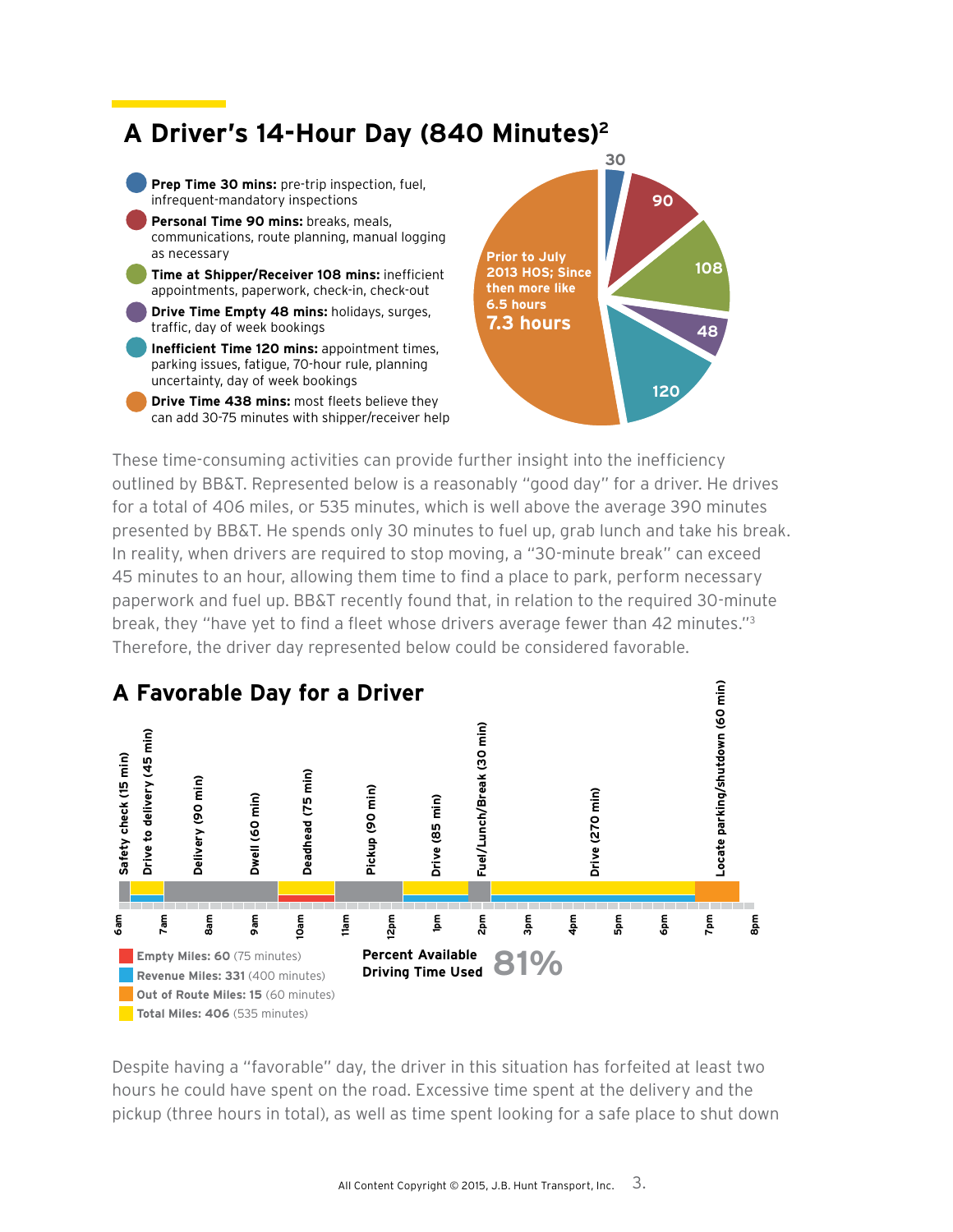(60 minutes spent driving 15 miles out of route), has occupied valuable hours of his driving time. If the shipper and receiver had reduced delivery and pickup time by 30 minutes each and had provided onsite parking for the driver, the resulting two hours of time could have been put towards the driver's next load. Traveling at 50 miles per hour, these two hours would have become 100 miles for the day.

| <b><math>\frac{1}{5}</math> Delivery</b><br>$P$ Pickup<br><sup>8</sup> Looking for parking | 30 min<br>30 min<br>$+60$ min |
|--------------------------------------------------------------------------------------------|-------------------------------|
|                                                                                            | 2 hours per day (120 min)     |
| Average speed                                                                              | <b>X 50 MPH</b>               |
|                                                                                            | 100 miles forfeited per day   |

That amount may seem small, but imagine losing those 100 miles on a larger scale. If a driver is on the road 250 days out of the year, with the same scenario represented above, he or she will sacrifice 25,000 miles over the course of the year. Assuming 700 total miles per load, given an industry average 639 mile length of haul plus reasonable empty miles<sup>4</sup>, these 25,000 lost miles will become almost 36 unavailable loads. Across a fleet of one hundred drivers, that's almost 3,600 unavailable loads in a single year. If a load averages 700 miles and all drivers average 50 miles per hour, that's equivalent to 2.52 million forfeited miles or 50,400 forfeited hours.

| Miles lost per day<br>Driving days per year                                                 |  | 100 miles<br>$X$ 250 days                                |  |  |  |
|---------------------------------------------------------------------------------------------|--|----------------------------------------------------------|--|--|--|
|                                                                                             |  | 25,000 miles forfeited per year                          |  |  |  |
| Average miles per load $\div$ 700 miles<br>(639 miles per load + 61 reasonable empty miles) |  |                                                          |  |  |  |
| Sample fleet size                                                                           |  | 36 unavailable loads per driver per year<br>X 100 trucks |  |  |  |
|                                                                                             |  | 3,600 forfeited loads per fleet per year                 |  |  |  |

Equivalent to 2,520,000 miles or 50,400 hours

Translating those 3,600 unavailable loads into trucks taken off the road is even more insightful. If a truck travels, on average, the 406 miles represented in the "favorable" day above and a single load averages 700 miles, that truck can complete 0.58 loads per day. Multiplied by 250 days on the road per year, a single truck can achieve 145 loads per year. Thus, those 3,600 lost loads translate to almost 25 trucks no longer on the road. This is a huge amount of capacity that is no longer available to the marketplace.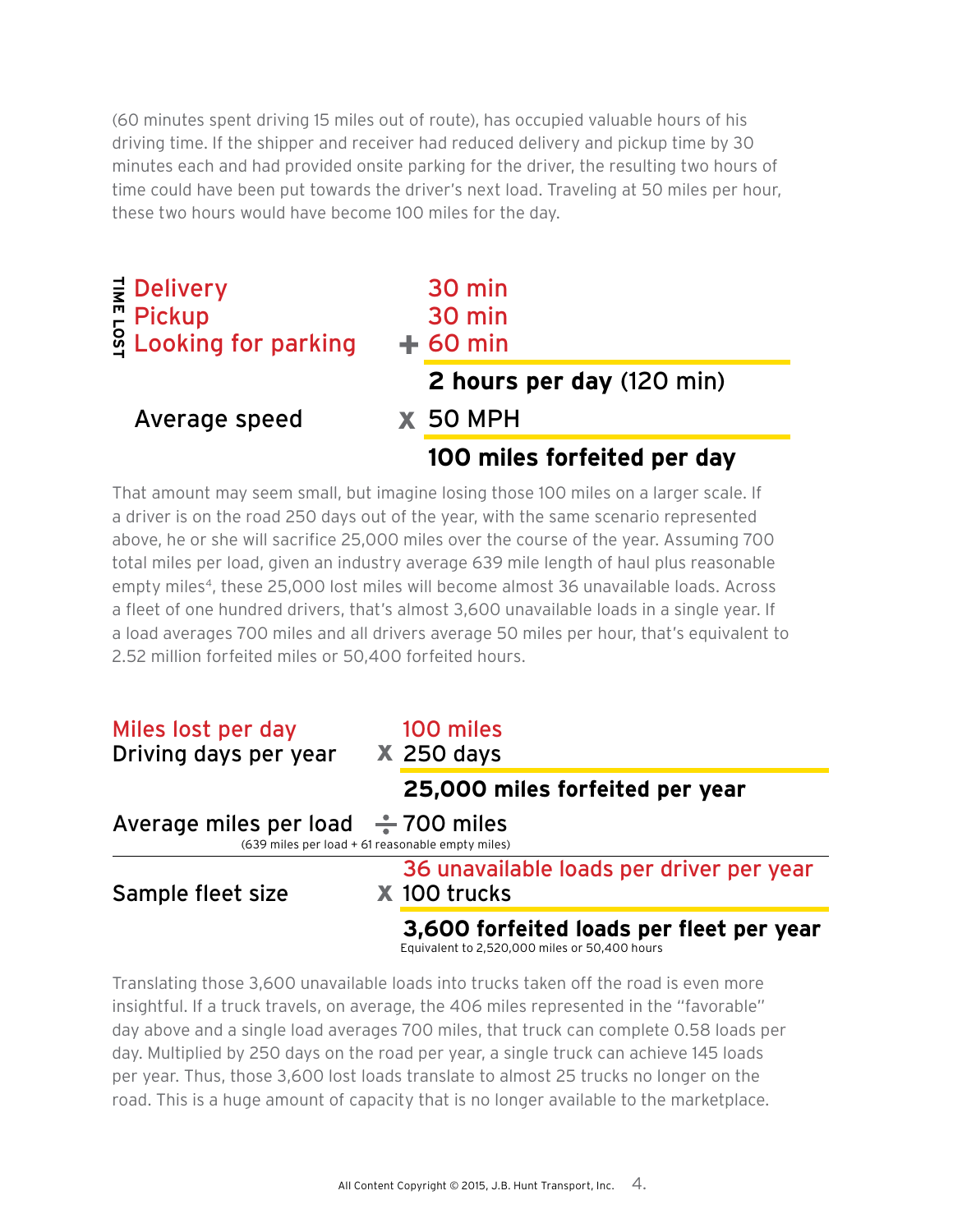| Sample daily miles per truck<br>Average miles per load |  | 406 miles<br>$\frac{1}{2}$ 700 miles |  |
|--------------------------------------------------------|--|--------------------------------------|--|
|                                                        |  | 0.58 average loads per day           |  |
| Driving days per year                                  |  | $\boldsymbol{\mathsf{X}}$ 250 days   |  |
|                                                        |  | 145 loads per truck per year         |  |
| <b>Yearly forfeited loads</b>                          |  | 3,600                                |  |
| Yearly loads per truck                                 |  | 145                                  |  |
|                                                        |  | 25 trucks off the road per year      |  |

The reality of this situation is that any activity the driver performs once his or her clock starts, whether waiting at a shipper location or performing a safety check, are draining his or her "on duty time." Though this driver has worked a full day, he has spent valuable hours in a way which is not beneficial to the shipper or the carrier.

### **Optimizing a Driver's 660 Minutes**

The day presented above is just one unique example. In exploring driver utilization, it's important to understand the many factors inhibiting driver hours, diverting assets and creating inefficiency. Less time driving results in lower utilization, tightening capacity and increased rates.

In order to maximize limited resources, it is necessary to identify common, timeconsuming activities and eliminate or consolidate them. Listed below are some often unconsidered activities and ways in which to optimize these hours:

#### **Loading and Unloading Times**

#### **(Eliminate 60 minutes per day = 12,500 yearly miles gained per driver)**

The time a driver spends at a dock supervising, assisting or simply waiting on freight to be loaded or unloaded must be clocked as "on duty time." BB&T found that time spent at the shipper and receiver, not including appointment time, averaged 108 minutes.2 When considering the 150 minutes allocated to all activities other than driving, it quickly becomes apparent that a driver who averages two hours each at a pick-up and delivery is not operating at peak efficiency. The driver must extend beyond the 150 minutes allocated as "non-driving time" and use portions of his or her 660 minutes of driving time to accommodate time at the shipper or receiver. This is without considering the additional time necessary to perform safety checks or search for a place to shut down.

With such limitations on drive time, it is important to examine whether two hours at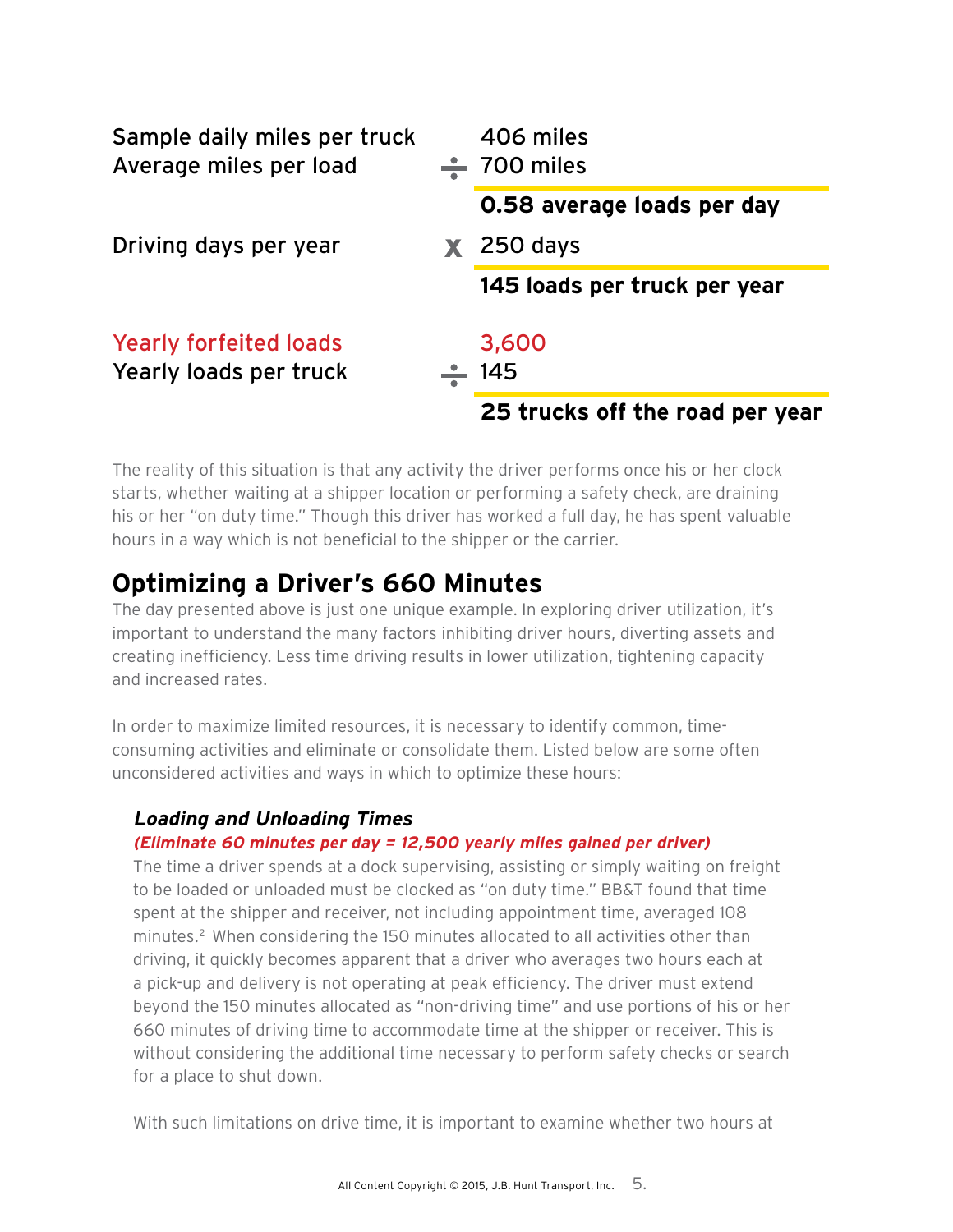the delivery or pick-up is a reasonable wait time. Some carriers would suggest instead a maximum one hour wait time as industry standard and "best practice" for shippers and receivers, as this could drastically increase average drive time, presented to be 6.5 hours by BB&T.<sup>2</sup> By eliminating just 30 minutes at the shipper and 30 minutes at the receiver, a single driver could remain on the road for an extra hour each day, equivalent to 50 miles per day or 12,500 miles per year (assuming 250 days spent on the road per year).

#### **Drop and Hook vs. Live Unloading**

#### **(Eliminate 48 minutes per day = 10,000 yearly miles gained per driver)**

Utilizing drop trailers to handle trailer moves within a facility can allow drivers to return to the road. A recent J.B. Hunt study found that the average difference in time between a drop and hook and a live unload was 0.4 hours of wait time, 0.8 hours of service and detention time and -0.4 hours of dwell. In total, drivers spent 0.8 more hours (48 minutes) at a live unload than a drop and hook. If a single driver averages 50 miles per hour, that's 40 forfeited miles per day or 10,000 forfeited miles per year (assuming 250 days spent on the road per year).

| <b>Average Drop and Hook vs. Live Unloading Time</b> |                    |                          |                                         |                           |  |  |  |
|------------------------------------------------------|--------------------|--------------------------|-----------------------------------------|---------------------------|--|--|--|
| <b>Stop Type</b>                                     | <b>Occurrences</b> | Avg. Wait<br><b>Time</b> | Avg. Service +<br><b>Detention Time</b> | Avg. Dwell<br><b>Time</b> |  |  |  |
| Drop                                                 | 244,904            | 0.1                      | ()                                      | 1.1                       |  |  |  |
| Live                                                 | 215,246            | ი 5                      | 15                                      |                           |  |  |  |

#### **Inflexible Pickup & Delivery Times**

**(Eliminate 45 minutes per day = 9,375 yearly miles gained per driver)**

When shippers make pickup and delivery times more flexible, carriers are better able to accommodate shipping schedules while maintaining compliance with Hours of Service regulations. In general, carriers have greater driver availability on weekends and evenings. According to Supply Chain Brain, "It's becoming very valuable to be a 24/7 shipper – if your facility can ship around the clock, seven days a week, that's a tremendous asset to the carrier."5

Furthermore, inflexible appointment times create unnecessary detention time and dwell. Proposed on April 29th, 2014, Section 5507 of the GROW America Act would grant the Secretary of Transportation authority to "issue regulations that would require motor carriers to compensate drivers for detention time and other similar non-driving work periods at a rate that is at least equal to the federal minimum wage."6

In other words, any "on-duty" activity performed by a driver other than driving must be compensated. This includes detention times and dwell times.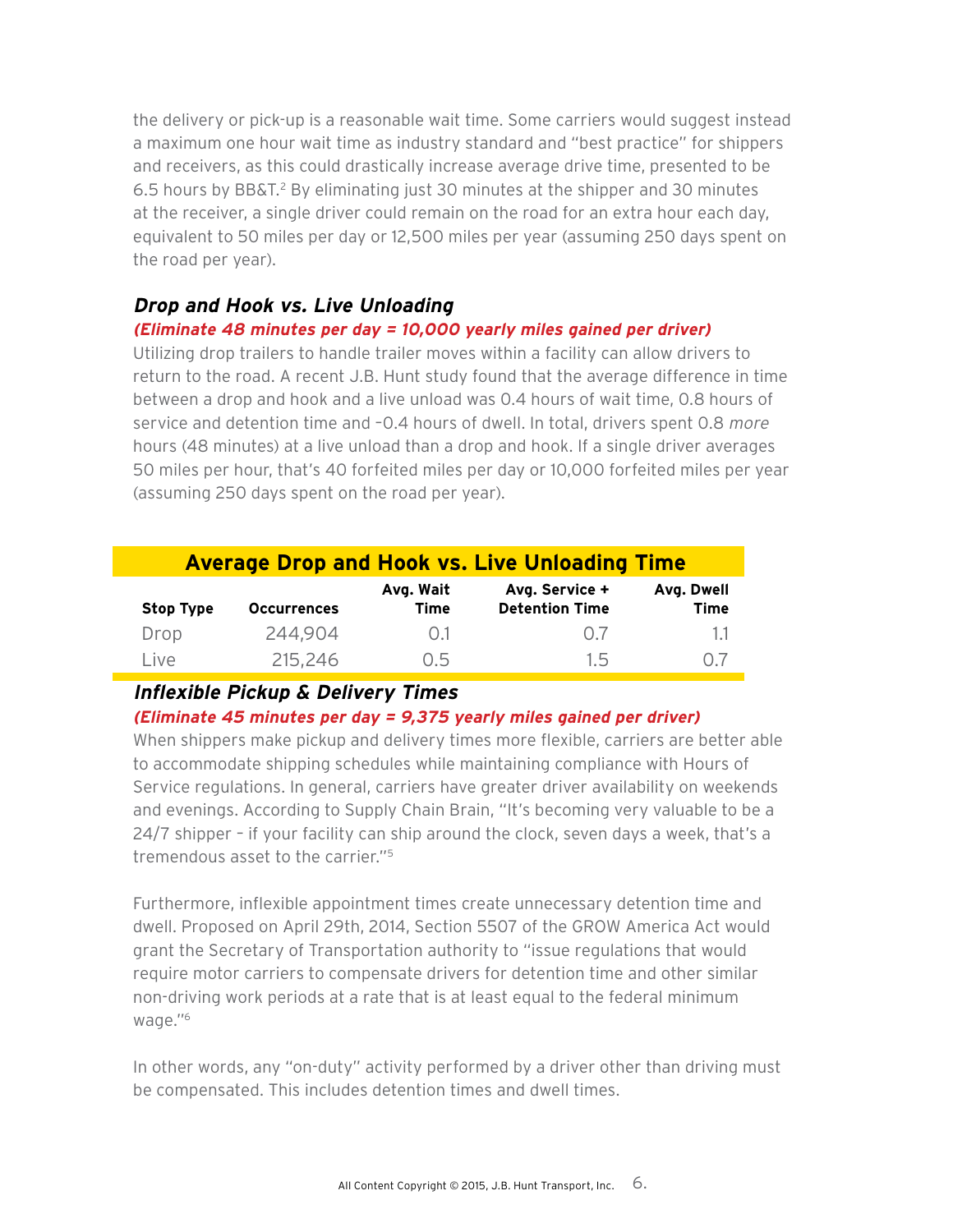**Detention time -** the appointment time has passed, but there are still uncompleted activities at the shipper or receiver location

**Dwell time -** time between delivery and pickup of next load, often due to inflexible appointment times (not to be confused with intermodal dwell)

Detention time and dwell can create inefficiency and contribute to higher rates for the shipper. In a recent study by research firm Transport Capital Partners (TCP), 75% of motor carriers polled thought freight was sitting on the shipper's dock.<sup>7</sup> This suggests not only an overconsumption of driver hours at the shipper, it signals discrepancy between shipper and carrier expectations.

In the example of a driver's day above, our driver spent an hour waiting between delivery and pickup of his next load. Creating flexibility in appointment time enables the driver to almost entirely eliminate dwell. For example, if our driver had been able to get back on the road 15 minutes after his delivery, rather than wait 60 minutes, he would have been able to spend 45 more minutes on the road that day. Traveling at 50 miles per hour, those 45 minutes convert to 37.5 miles per day or 9,375 miles per year (assuming 250 days spent on the road per year).

#### **Shutting Down**

#### **(Eliminate 60 minutes = 12,500 yearly miles gained per driver)**

Often the transportation industry is confronted with the concept that, when a driver's clock expires, he or she pulls over and goes to sleep. This is simply not the case. A driver can spend over an hour searching for a safe, legal location to shut down and must budget this time accordingly. If a driver spends 60 minutes seeking out parking and drives, on average, 50 miles per hour, then 50 miles have been lost per day. For a driver spending 250 days on the road per year, that's 12,500 miles lost per year.

How can this time searching for parking be eliminated? When shippers provide onsite parking and amenities, a driver does not spend time locating a parking spot at the end of a shift. Providing drivers with greater available time on the road, as well as making shut down quick and accessible, can increase overall carrier efficiency and encourage driver safety.

#### **Inconsistent Loads and Lanes**

Inconsistencies in loads and lanes create many challenges for carriers and can significantly delay the driver. Minimizing cancellations and short lead times, avoiding multi-stop loads (which create opportunity for increased wait times) and eliminating variation in shipment days and times can create a more predictable schedule, which can more readily optimize driver hours.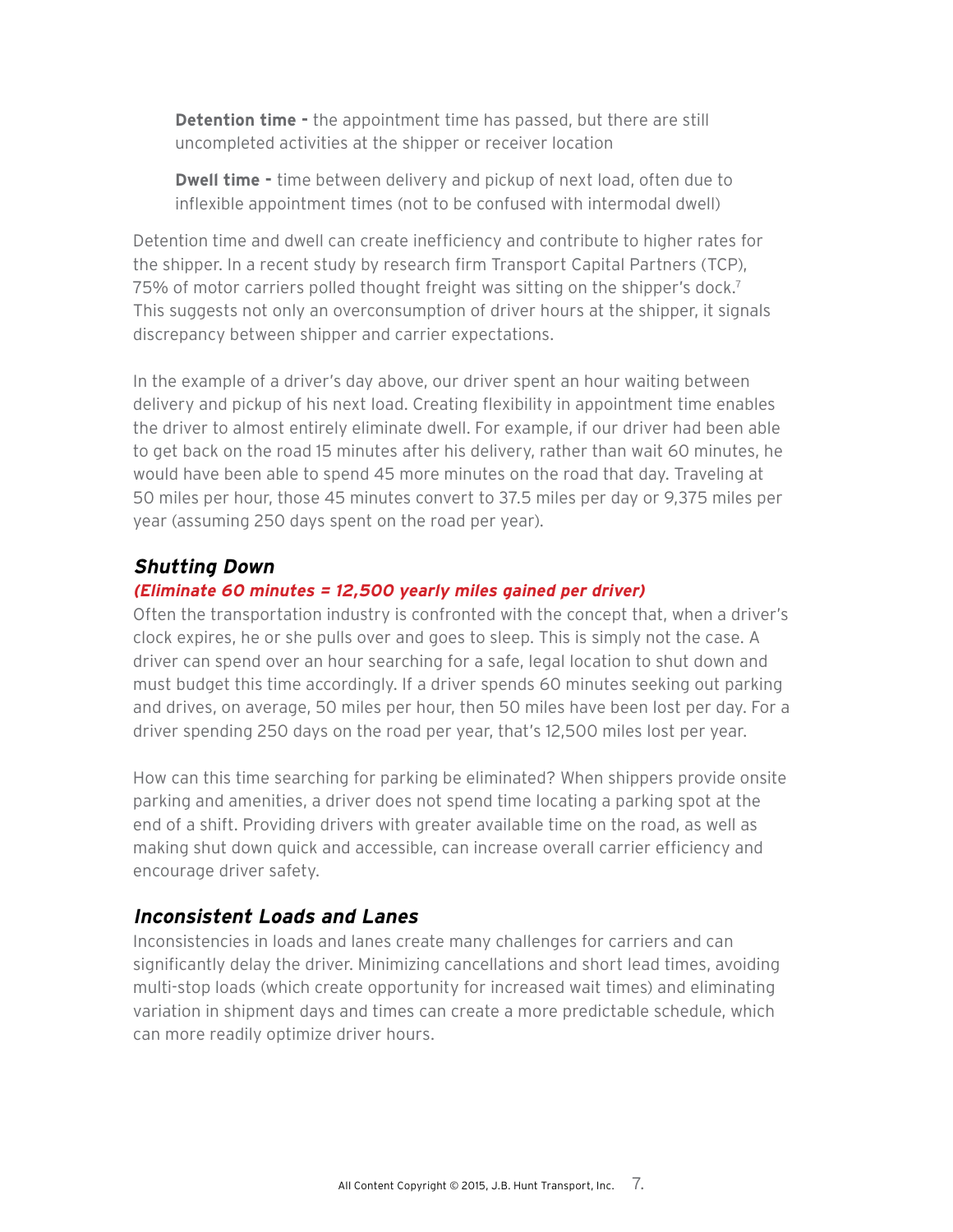# **Totaling the Numbers Using Shipper Best Practices**

As identified above, there are several immediate actions which can be taken to better utilize driver hours and effectively increase capacity:

- Allow Flexible Appointment Times **(9,375 miles gained per driver per year)**
- Expedite Loading and Unloading Times **(12,500 miles gained per driver per year)**
- Provide Onsite Driver Accommodations/Parking **(12,500 miles gained per driver per year)**
- Accommodate Drop and Hook **(10,000 miles gained per driver per year)**



**If the driver in our example could achieve "the ideal," in which all four of these actions were taken consistently and executed at peak efficiency, he could have increased his productivity. In fact, he could have saved enough time to travel 44,375 miles farther per year.** Assuming that a load is 700 miles, as calculated above, that's 63 additional loads the shipper could have harnessed from one driver in one year. Effectively, this change would have allowed three drivers to pickup and deliver a greater number of loads than every four drivers accomplish today (assuming each driver picks up and delivers 145 loads per year today). That's a more than 33% increase in productivity per truck per year – equivalent to at least 25 trucks of additional capacity. This is without considering the positive impact created when shippers offer consistent loads and lanes, as well as engage in proactive communication with their carrier.

### **Capacity Increase with Change in Practice**

#### **63 Additional Loads (per driver per year)**

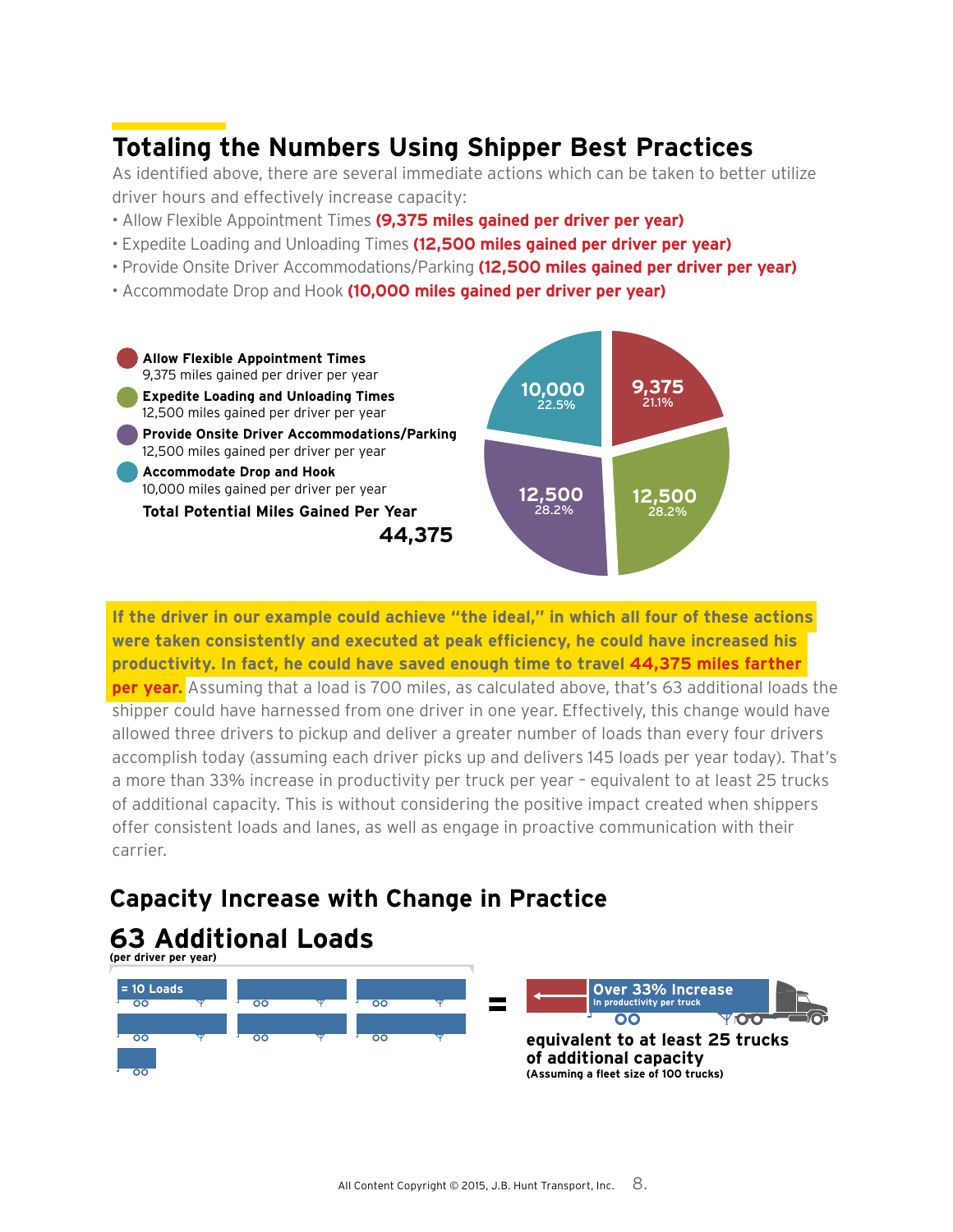# **Becoming a Shipper of Choice**

Further efficiency of driver hours can be achieved when shippers create long-term, strategic partnerships with their carriers. According to a recent article by Supply Chain Brain, "Economic conditions are improving, and capacity is tightening, giving carriers the luxury of choosing those accounts that are most profitable." <sup>5</sup>

Becoming a Shipper of Choice is about providing consistent freight, maintaining a flexible delivery window, creating positive conditions for drivers and working with the carrier to generate a more efficient network. Listed below, in no particular order, are some key traits often considered in shippers:

- Flexibility
- Attentiveness to Driver Hours
- Proactive Communication
- Driver Accommodation
- Load and Lane Consistency
- Expedited Payment Terms

For more information, please review our handout on **[Becoming a Shipper of Choice.](http://blog.jbhunt.com/wp-content/themes/files/pdf/Shipper_of_choice.pdf)**

## **Regulations and the Impact on Capacity**

Why is it necessary for shippers and carriers to optimize driver hours? Capacity is finite. As discussed in our recent **Industry Challenges White Paper**, downward capacity pressures combined with freight volume growth are creating a tight market for some trucking services.<sup>8</sup> According to the American Trucking Association (ATA), roughly 96,000 new drivers are required annually to keep pace with demand. If freight demand grows as expected, the annual driver shortage could balloon to nearly 240,000 by 2022.9

#### **Trucking Faces a 36% increase in average hiring requirements10**

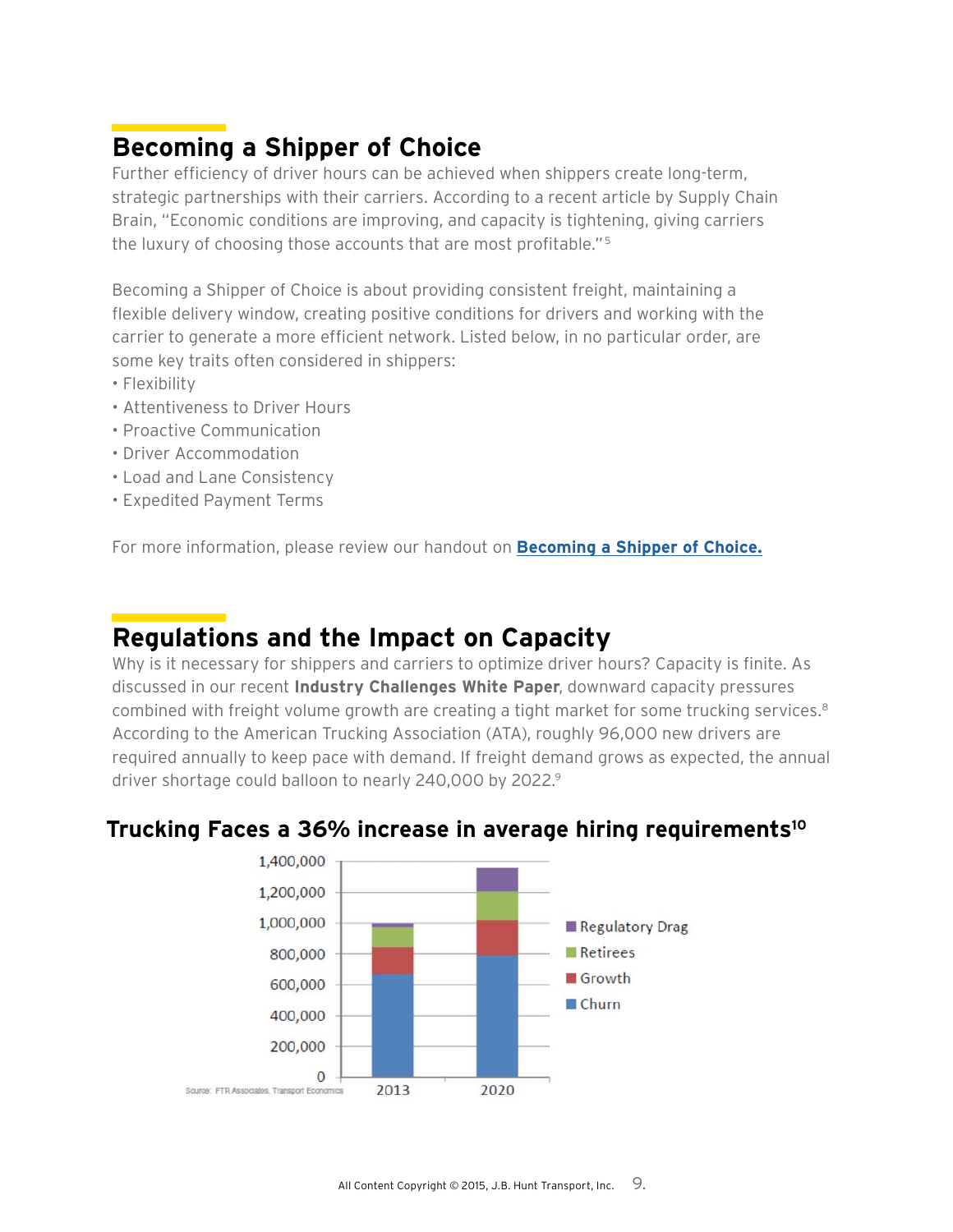Capacity constraints are worsened by regulatory pressures, forcing carriers to locate, hire and train more drivers to haul the same freight quantities. Several studies suggest increasing regulations, such as Hours of Service, have actually been a catalyst for driver turnover. On average, the hiring requirements for jobs in trucking have seen a 36% increase.10 Stifel, Nicolaus & Co., a Wall Street investment firm, has presented research suggesting that, despite the suspensions made in December, the changes to Hours of Service enacted in July 2013 are suppressing capacity at 2% to 3%.<sup>11</sup>

Furthermore, a wave of regulations likely to hit 2015 through 2018 will prompt serious capacity concerns and rising cost pressures. The full impact of revised Hours of Service rulings won't be absorbed until the use of Electronic Logging Devices (ELDs) becomes mandated. An average 5% drop in productivity has been experienced by fleets in the first 9-12 months of incorporating ELDs into their operations.3

This and other upcoming regulatory changes could create a much greater impact on capacity than the current Hours of Service, constraining the environment in 2016 more than the December 2014 change relieved.

For more information, review our handout on **[Regulations and the Impact on Capacity.](http://blog.jbhunt.com/wp-content/themes/files/pdf/Upcoming_Regulations.pdf)**

### **660 Minutes – Final Thoughts on Hours of Service**

There are many pressures acting upon capacity and many upcoming regulations which could inhibit driver hours. It is necessary for shippers and carriers to not only attain a strong understanding of Hours of Service, but also to pursue best practices for improved driver utilization. Capacity constraints are worsened by increasing regulatory pressures, forcing carriers to locate, hire and train more drivers to haul the same freight quantities. As the economy begins its recovery and capacity tightens, shippers can create strategic carrier partnerships by treating driver hours as a perishable commodity on a running clock and by taking action to minimize excess time spent off the road.